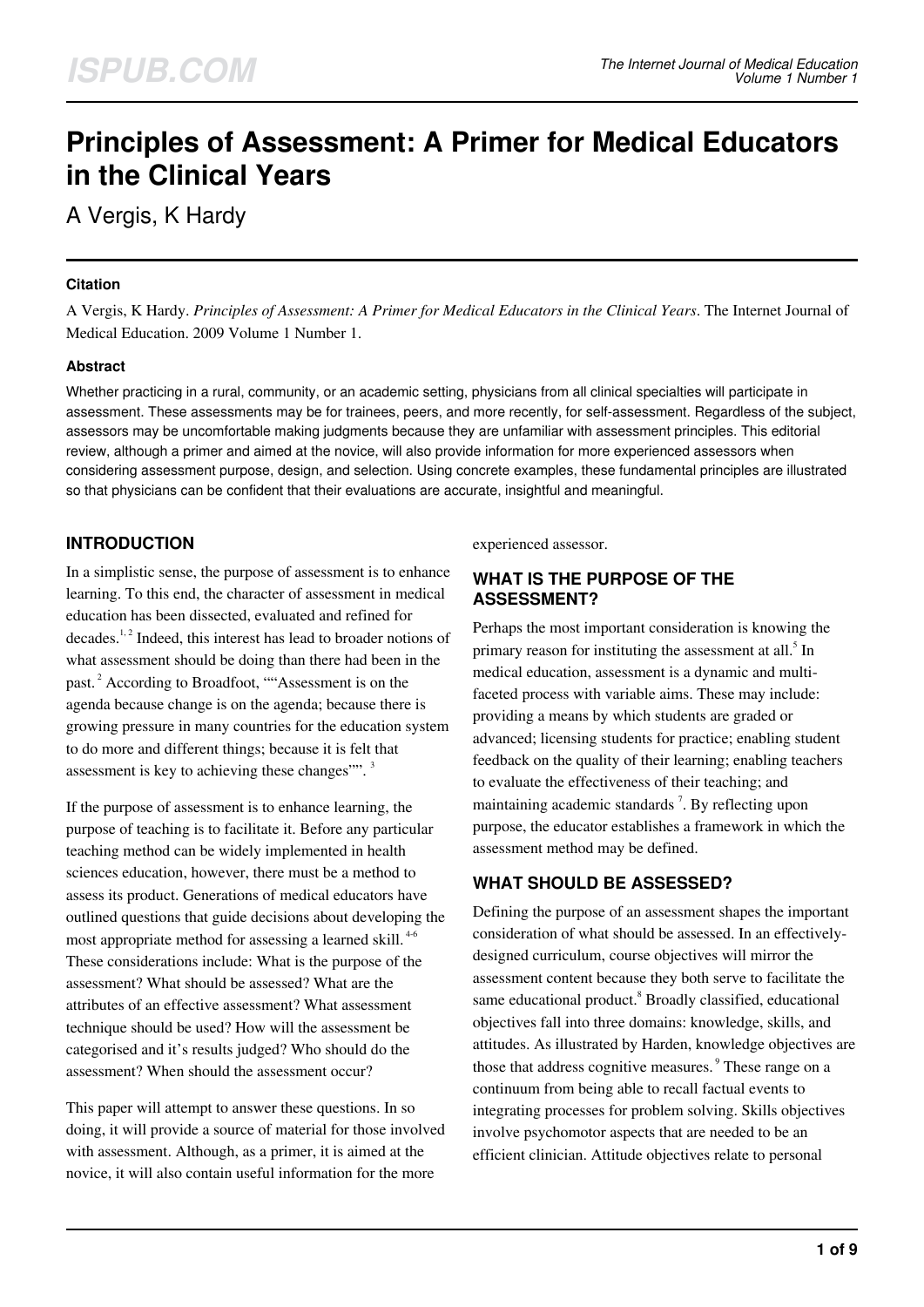qualities of the learner and their approach to medicine, patients and their peers. By harmonizing course objectives with assessment content, educators ensure a unified curriculum.

#### **WHAT ARE THE ATTRIBUTES OF AN EFFECTIVE ASSESSMENT?**

Next, it is important to consider the attributes desirable for an effective assessment tool. This consideration requires an understanding of the fundamental concepts of validity and reliability. Also, as outlined by Turnbull, an ideal assessment tool would also possess the following features (Table 1): accountability, flexibility, comprehensiveness, feasibility, timeliness and relevance to both the examiner and examinee. 6

## **Figure 1**

Table 1. Qualities of an ideal assessment tool

| <b>Brief</b> explanation                                           |
|--------------------------------------------------------------------|
| The degree to which an assessment measures what it purports to     |
| The reproducibility of an assessments results                      |
| To relevant stakeholders (students, staff, institution, community) |
| The versatility of the assessment tool                             |
| The overall scope of the assessment                                |
| The practicality of using the assessment                           |
| The elapsed time between the target behavior and assessment        |
| The perceived significance of the assessment                       |
|                                                                    |

# **VALIDITY**

In assessment, the fundamental property of any testing method is that ""it measures what it purports to measure"".<sup>10</sup> This, in essence, is an assessment's validity. While an outwardly simple concept, validity testing often requires the availability of other frameworks to which the results of the index assessment can be compared.<sup>11</sup> A test then, may have multiple aspects of validity.<sup>5, 11</sup> These aspects may be compiled to establish the overall validity of a particular assessment method. To rationalise its multiple facets, several standards have been developed in the educational literature to appraise the validity of an assessment instrument. These standards include face, content, construct, and criterion validity.

# **FACE VALIDITY**

Face validity, the most subjective form of validity, relates to an item or theory making common sense and seeming correct to the expert reader. While its simplicity is attractive, its vague nature and subjectivity create difficulties. For example, one expert may feel that an endoscopic skills examination based on popular arcade games lacks face validity because the target behaviour is different, while another feels it is high, since arcade performance illustrates

transferable endoscopic skills. Although face validity may lend aesthetically to an assessment, its limitations are preclusive as a sole measure of validity.

## **CONTENT VALIDITY**

Content validity measures the extent to which assessment items reflect the overall domain of knowledge and skills required for mastery of the subject. For example, for an assessment designed to specifically to measure chest tube insertion technique, the instrument must ensure that it is not measuring something related, but different, such as indications for chest tube insertion. Content validity is also highly subjective in that it relies on the opinions of content experts about the relevance of items used.<sup>10</sup>

# **CONSTRUCT VALIDITY**

Construct validity examines the extent to which an assessment measures a non-observable trait that explains behaviour. This allows an assessor to infer a psychological construct from test scores. For example, one may theorise that resident performance in the intensive care setting relates to a sophisticated understanding of animal physiology. Although it would be difficult to assess every aspect of animal physiology (i.e. from single celled organisms to humans), a validated assessment in general animal physiology could be administered and correlated with established intensive care test scores. If correlation is high, the relationship is demonstrated. In this example, measuring construct validity could be useful in course design by identifying requisites for achievement.

# **CRITERION VALIDITY**

Criterion validity examines the degree to which a tests correlates to other measures of performance. Within this category are two subtypes: Concurrent and predictive validity.

Concurrent validity is the degree of agreement between the scores of the index test and an established one (i.e., the ""Gold Standard"") when administered at the same time. An example would be a medical school that wishes to improve time and cost efficiency by introducing computer simulators to test gross anatomy knowledge. To assess concurrent validity, the school would administer both the computer simulation and the traditional cadaver examination. If correlation with the examination scores is high, the simulator demonstrates the validity of the established assessment. With this agreement, the school may more comfortably adopt the new assessment and utilise its advantages.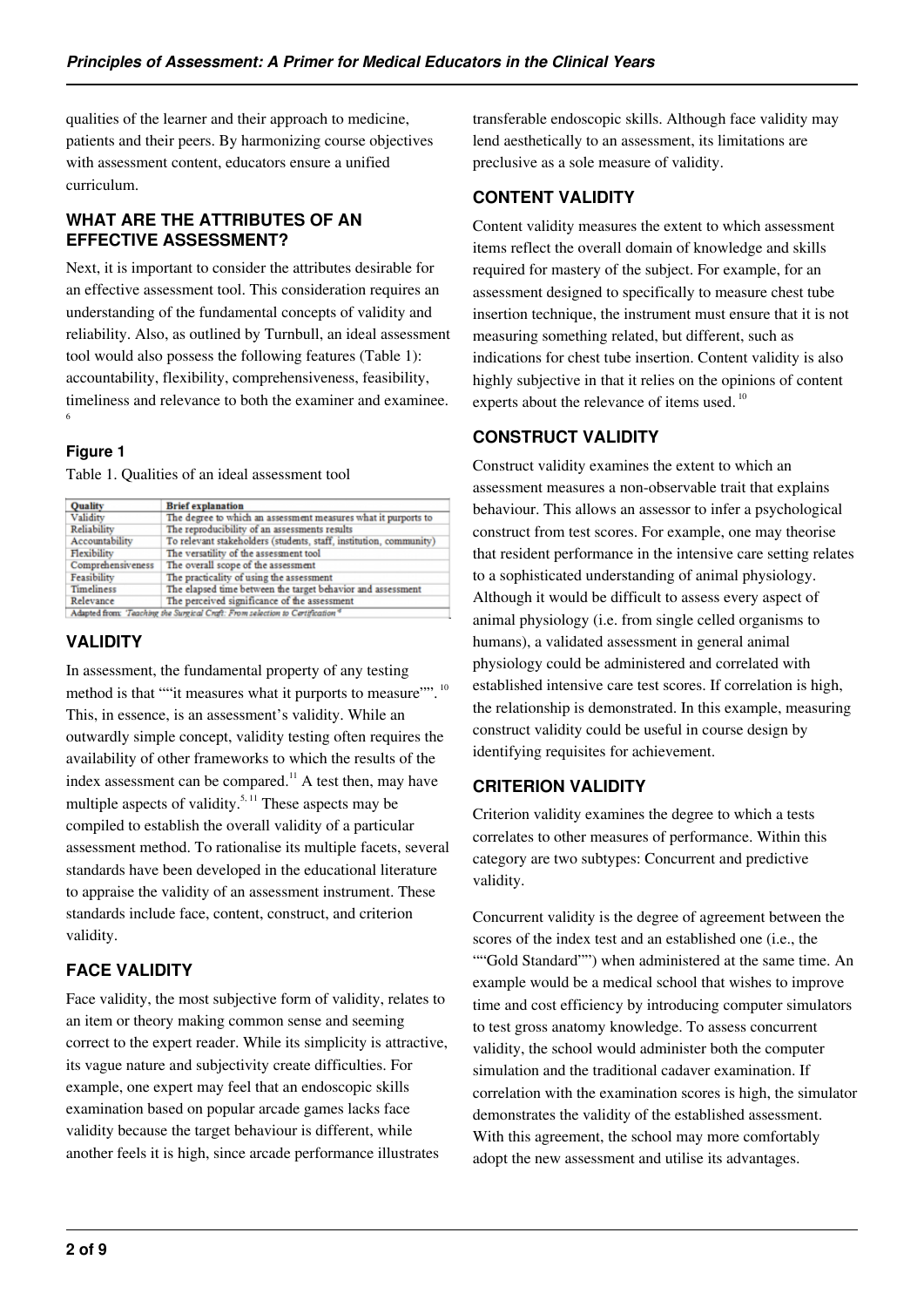Predictive validity. While each of the illustrated types of validity is important, predictive validity is the most likely to provide a clinically useful assessment. It is defined by the extent to which test scores relate to actual ability. An example of a test with high predictive ability would be a surgical skills simulator assessment whose scores correlate directly to performance in the operating room.

For more information on validity please see Gallagher et al.  $10$  and Downing.<sup>11</sup>

# **RELIABILITY**

Reliability relates to the precision, stability or reproducibility of an assessment tools results. In basic mathematical terms, reliability is estimated as:

 $R_x = V_T/V_x$ 

Where:  $R_x$  is the reliability in the observed (test) score,  $X$ ;  $V_t$ and  $V_{x}$  are the variability in 'true' (i.e., candidate's innate performance) and measured test scores respectively.

Simply stated, reliability is a term that covers the dependability of an assessment and measures the extent to which a test will yield the same result after multiple administrations under the same conditions.<sup>10</sup> Reliability is recorded as a coefficient on a scale from 0 to 1. A test with a reliability coefficient of 0 is completely unreliable. That is, the variability in test results are independent of candidate ability. A test with a coefficient of 1 indicates complete reliability and is rarely achieved. There is general agreement that if important decisions are going to based on the results of a test, a reliability of  $\sqrt{0.8}$  is required.<sup>5</sup>

In general, the reliability of an assessment is easier to determine than validity. Like validity, there are a number of methods to establish a test's reliability. Important methods include internal consistency, test-retest, equivalent forms, and inter-rater reliability.

# **INTERNAL CONSISTENCY RELIABILITY**

Internal consistency is a reliability estimation where a single test is administered to a single group on one occasion to determine the test's internal consistency. While there are many types of internal consistency, split-half reliability nicely illustrates this concept. In this method, items that purport to measure the same construct are randomly divided into two sets. The entire test is administered and the total score is calculated for each random half. The split-half reliability estimate is the correlation between these two

scores. In more sophisticated but similar method, the internal consistency of a test is measured with Cronbach's alpha coefficient. In essence this method correlates the performance of pupils using all possible random split-halves.

# **TEST-RETEST RELIABILITY**

The test-retest method measures the degree to which test results are consistent over time. This reliability coefficient is calculated by comparing results of the same test administered to the same testing population on two separate occasions. There are several problems with this method. First, it is often impractical to administer the same assessment on multiple occasions. Second, if the tests are given too closely together, the students will remember their answers from the initial sitting (thus artificially increasing test-retest reliability). Finally, it is difficult to control for information learned by the student between administrations, especially if the interval is long.

# **EQUIVALENT FORMS RELIABILITY**

When two forms of the same assessment exist, equivalent forms reliability may be determined. In this method, the first form of the test is given followed soon after by the second. Correlations are then calculated between the results. Although the specific items of the two forms may be dissimilar, the two tests should be the same length, structure, and level of difficulty. Also, they must measure the same objectives. The main difficulty with this method is the practicality of designing two essentially equivalent assessments that measure the same construct. Although similar, equivalent forms reliability is differs from split-half reliability in that equivalent forms of a test are constructed that can be used independently from one another.

# **INTER-RATER RELIABILITY**

In many situations, an institution may want to disseminate a testing tool for use by multiple examiners on different occasions or for  $12$  examiners that are assessing the performance of a single examinee. In these situations, it is useful to determine the inter-rater reliability of the assessment. This measure assesses the degree to which test scores are dependant on the candidate's performance rather than on the particular examiner administering the test. For example, to estimate the consistency of two individuals examining a subject using categorical items (such as item demonstrated or not demonstrated), percent agreement could be calculated. If the two individuals check the same category for 6 out of 10 items, the inter-rater reliability would be 60%.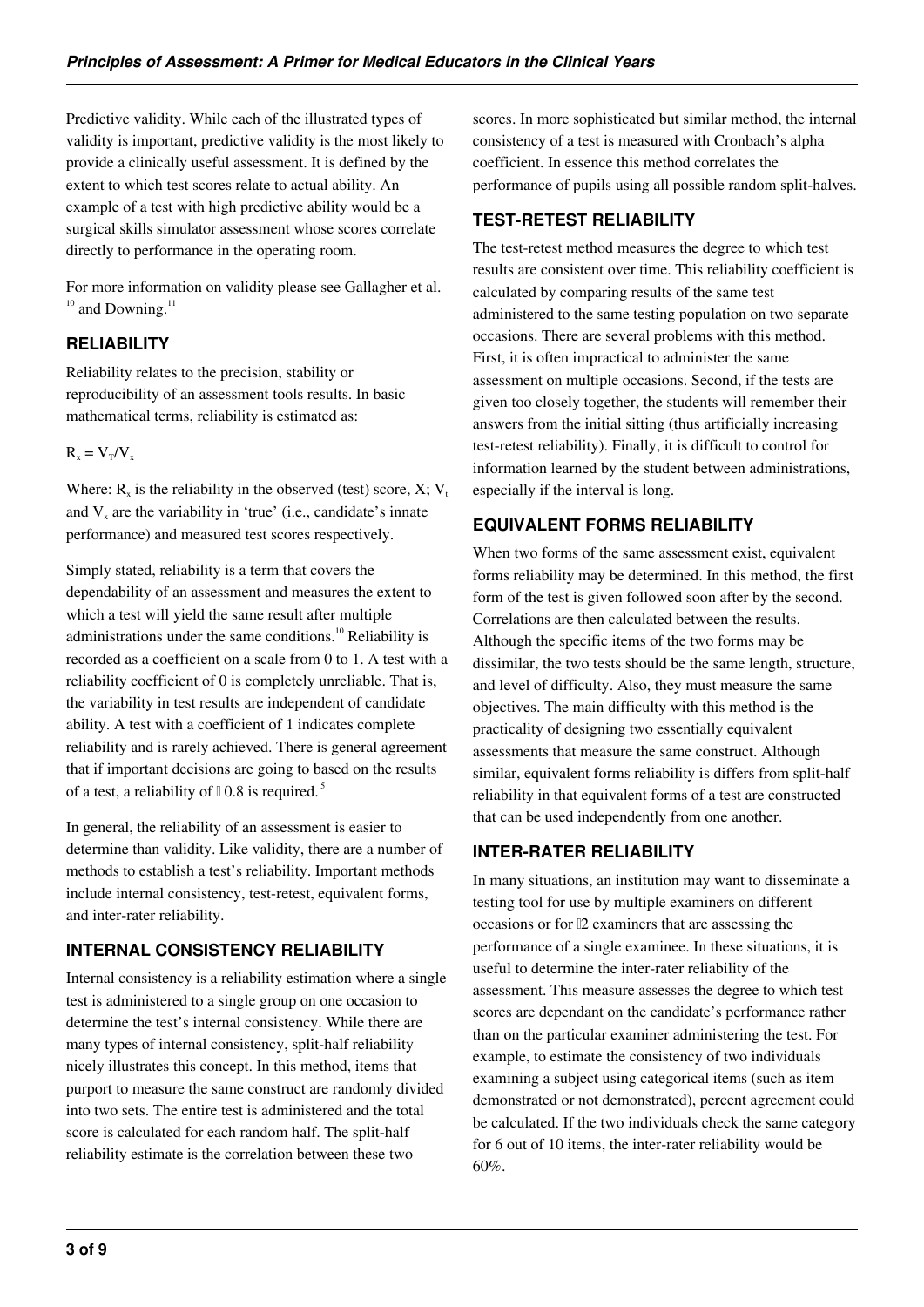For more information on reliability, please see Gallagher et al $10$ 

# **ACCOUNTABILITY**

Any assessment mechanism must be accountable to all 'stakeholders' involved. This is a fundamental principle from which the other characteristics of the ideal assessment tool should arise. In academic medicine, these stakeholders include students, clinical educators, the program and institution, licensing bodies and ultimately the community that the clinician will serve. To facilitate accountability an assessment must be defensible and able to provide a logical analysis or explanation of results.<sup>12</sup>

## **FLEXIBILIT**

Clinical medicine is practiced in a diverse and sometimes unpredictable environment. Therefore, the chosen assessment method must be flexible and allow the examiner to evaluate the complete clinical spectrum of the content domain in question multiple times and in multiple settings (e.g., elective and emergency surgeries).

## **COMPREHENSIVENESS**

To be effective overall, an assessment will evaluate all pertinent objectives and document corresponding examinee performance for the course it was designed to evaluate. The CanMeds competency framework, which defines seven essential physician competencies (Medical Expert, Professional, Communicator, Collaborator, Manager, Health Advocate, and Scholar), illustrates the robustness of clinical practice.<sup>13</sup> With this view of practice, the clinical educator can better understand the importance of comprehensive mechanisms to assess trainees.

#### **FEASIBILITY**

To facilitate acceptance by all stakeholders, an assessment should be portable, cost-effective, practical, and limit physical and human demands. This is important, as an assessment that taxes limited resources, is unlikely to find mainstream acceptance. However, under some circumstances, these considerations may be tempered. For example, for licensure or other high-stakes examinations, a more labour intensive and expensive assessment may be used if it is proven to be superior to other available tests. Examinations such as the Objective Structured Clinical Examination or Objective Structured Assessment of Technical Skills (discussed later) are examples of resource intensive but valuable assessment tools.

#### **TIMELINESS**

To maximise its function, assessment should be administered as close to the target behavior as possible. Undue delay allows for recall of target events to degrade and thus increases the subjectivity of assessment. Also, the results of the assessment should be communicated to the examinee (and other relevant parties) promptly. Failure to do so deprives stakeholders of the assessments full utility (e.g., feedback or curriculum planning functions). Indeed, if documentation is delayed, assessment is less effective as a learning tool, more subject to bias, and less defensible.<sup>14</sup>

## **RELEVANCE**

To be effective, the importance of the assessment must be apparent to all involved stakeholders. The results of assessment, favorable or not, must be used to facilitate learning and influence promotion and curriculum planning decisions. An assessment that is viewed as irrelevant cannot fulfill these functions because its results appear meaningless and unusable.

#### **WHAT ASSESSMENT TECHNIQUE SHOULD BE USED?**

To date, a range of assessment techniques has been described and utilised in all areas of medical education. Although too numerous to describe, each method has its own inherent advantages and disadvantages. When choosing a method, it is important that the assessment technique be closely related to what one is trying to examine.<sup>4</sup> This concept is reflected in Miller's triangle model which attempts to stage clinical competence.<sup>15</sup> In this model, the cognitive and behavioral progression a learner makes from acquiring knowledge to performing a task is illustrated in four stages. These are: knows, knows how, shows how, and does (Figure 1).

For example, if the aim is to examine a candidate's factual recall (""knows""), a multiple choice or extended matching item examination may be sufficient. If a candidates thought process is the target (""knows how""), an essay format or oral examination may be useful by allowing a free and extended arena to formulate a response.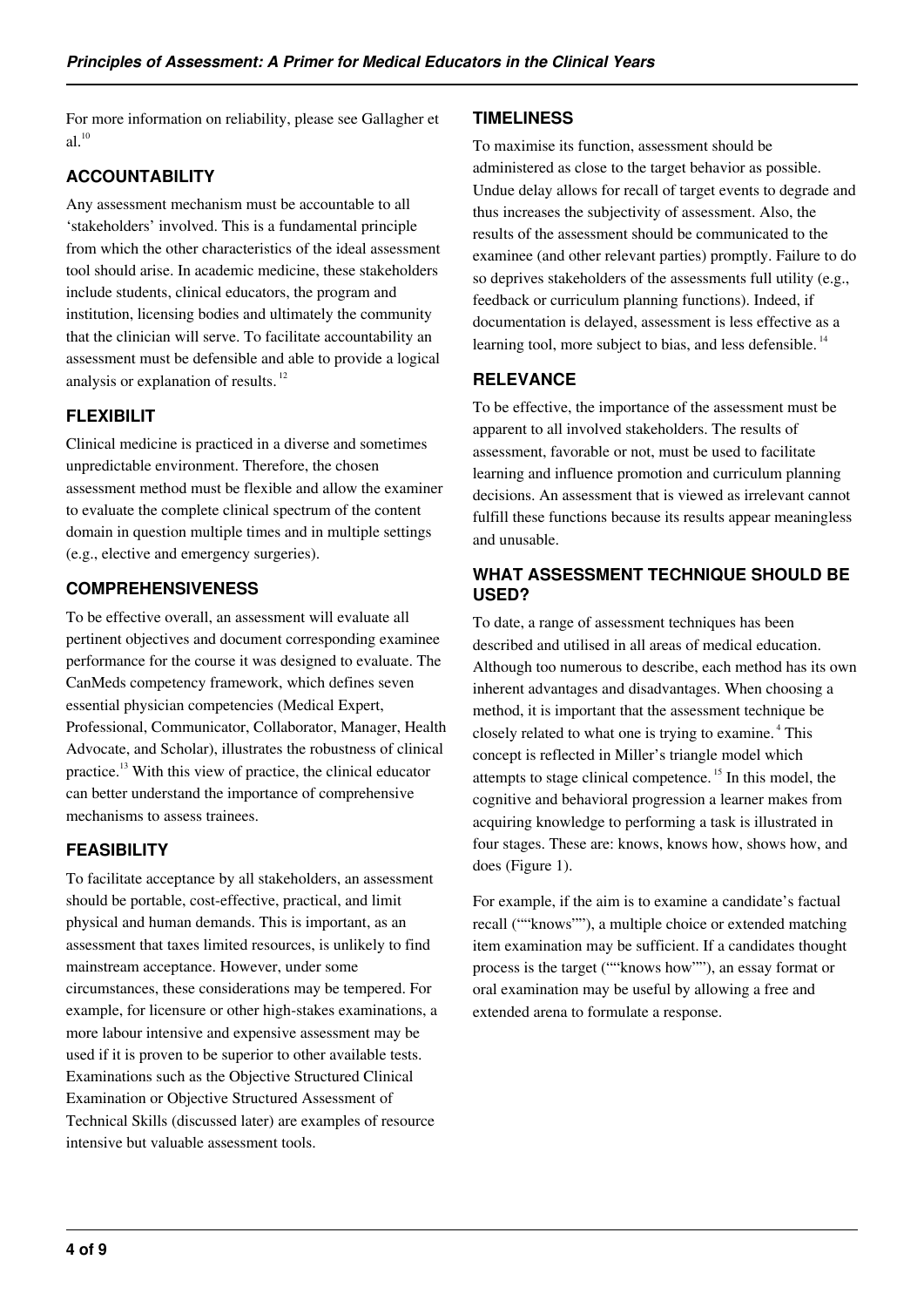#### **Figure 2**

Figure 1. Millers Triangle



In clinical medicine it is important to distinguish between what a candidate knows and what they can do (""shows how""). Here, the clinical and practical assessment techniques are important. These techniques importance have lead to more objective approaches to clinical assessment over the past 30 years. The Objective Structured Clinical Examination (OSCE) and more recently the Objective Structured Assessment of Technical Skill (OSATS) and Patient Assessment and Management Examination (PAME) are well known examples of these.<sup>9, 16, 17</sup>

Miller's triangle assumes that competence will predict actual clinical performance (""does""). However, this may not be the case as many other factors can influence clinical performance. To address this, the ""Cambridge Model"" (Figure 2) expands Miller's triangle to illustrate individual and system related influences that effect performance.<sup>18</sup> This model distinguishes competence (what a candidate demonstrates during the examination) and performance (what the candidate demonstrates in real practice). With this model, the authors illustrate the need, when appropriate, to assess true clinical performance in addition to ""in vitro"" assessments of knowledge and practical skill.

#### **Figure 3**

Figure 2. The Cambridge Model for delineating performance and competence.



#### **HOW WILL THE ASSESSMENT BE CATEGORISED AND ITS RESULTS JUDGED?**

Another important consideration when developing an assessment method is how the assessment will be categorised and its results judged. In general, the two categories are formative and summative assessment, and judging can be either norm or criterion referenced.<sup>19</sup>

#### **FORMATIVE ASSESSMENT**

Formative assessment involves gathering findings from a variety of assessment sources. These findings are then used to chart a student's progress through a particular course of learning. Importantly, formative assessment uses information to 'feedback' into the learning and teaching process which can be used for either student or program assessment. 5, 20 In student assessment, a formative assessment is intended to give ongoing constructive feedback on a student's strengths and weaknesses during a course. This feedback is student-centered and does not focus on the student's ranking within a particular group. In program assessment, this assessment aims to improve the quality of the program. In neither student nor program assessment is formative assessment used to make pass or fail decisions.<sup>5</sup>

#### **SUMMATIVE ASSESSMENT**

In contrast to formative assessment, summative assessment is designed to accumulate information from all relevant sources and to determine whether course objectives have been adequately met. Summative recommendations usually occur at the end of a course and are used to make pass/fail/rank decisions. The intention here is to determine what has been learnt.

For more information on formative and summative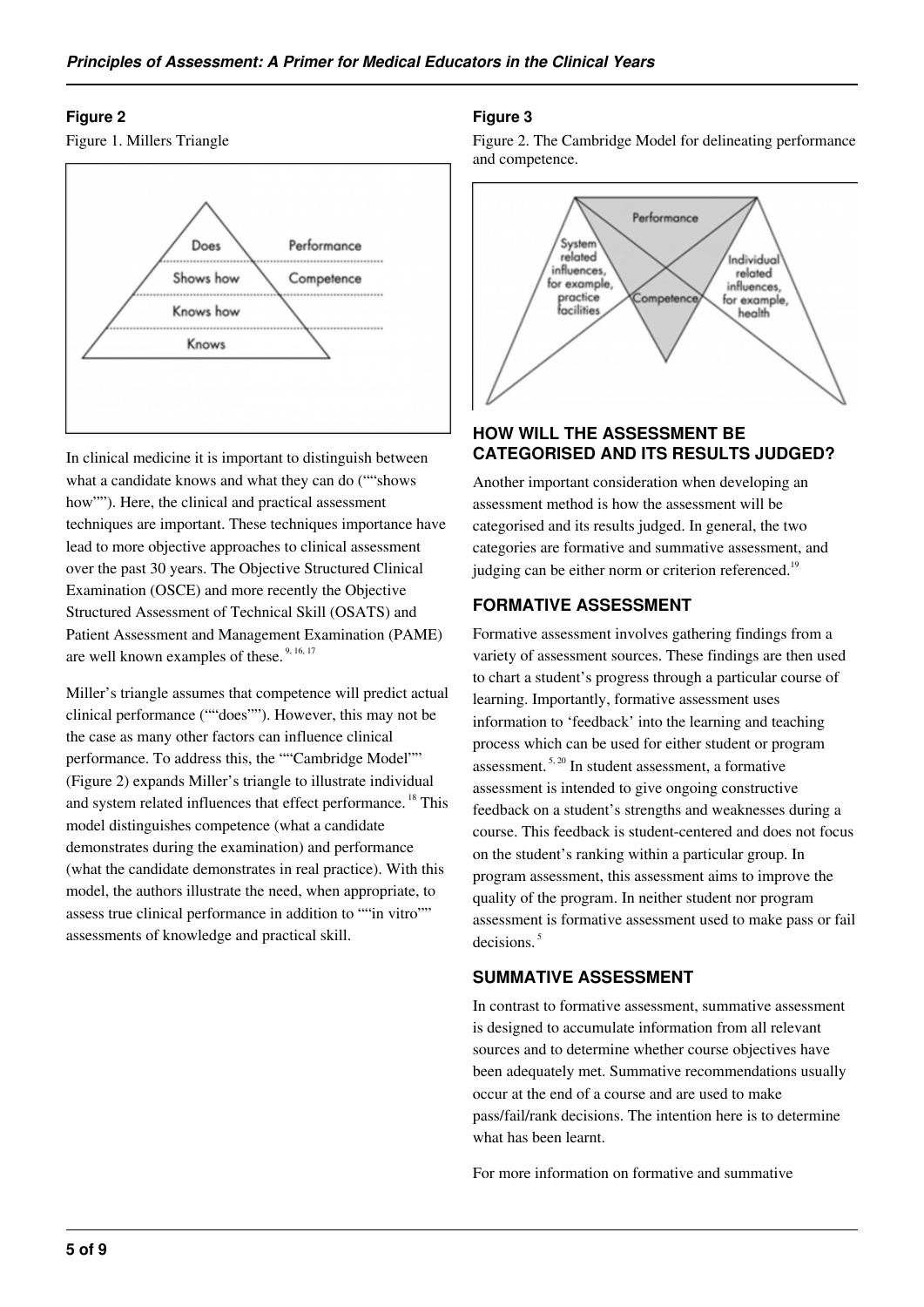assessment please see Wanzel et al. <sup>5</sup>

#### **NORM AND CRITERION REFERENCING**

Norm and criterion referencing are two common methods of relating a student's raw performance against a standard so that comparisons or rankings can be drawn. Norm referencing is the more conventional method and is used to describe a candidate's performance in terms of their position in a group. Results are usually reported as a percentage of correct responses where the number of students to pass or be given a particular grade has been predetermined. Students often refer to this as the grade 'curve' for the class. Conversely, criterion referencing has particular importance in professional education where there is more concern that the student attains a minimal level of competence rather than focusing on their ranking within a peer group. ""Standards of performance are set using minimal levels of competence before the test is applied. Following the test there is no attempt to alter the percentage of pass or fail. The standards of performance are based upon uncompromising pre-set objectives.""<sup>21</sup>

Both forms of judgment have merit in different circumstances. For example, norm referencing is useful when determining which candidates from a pool should be selected for a limited number of positions in a medical school. On the other hand, criterion referencing would be more appropriate in determining who graduates from medical school because a significant percentage or all of the candidates of that pool may be particularly skilled.

For more information on norm and criterion referencing please see Turnbull. $^{21}$ 

# **WHO SHOULD DO THE ASSESSMENT?**

The traditional form of assessment in medical education has been physician-assessing physicians. Under this umbrella falls peer assessment, self-assessment, and in the case of trainees, faculty staff assessment.<sup>5</sup> Over time, nonphysicians including other members of the healthcare team and members of the community (e.g., standardised patients) have been involved.

#### **PHYSICIANS-ASSESSING PHYSICIANS**

This method is the most widely utilised and accepted technique in evaluating medical and surgical trainees.<sup>5</sup> The strength of this approach draws from an underlying belief that experts (i.e., physicians) are better able than non-experts to discriminate between the subtleties and intricacies of their field. This is supported by data which show that global

rating scales (which require the rater to understand of the content domain) are more accurate then checklists for assessing a technical skill when administered by expert. $^{22}$ 

#### **SELF-ASSESSMENT**

Self-assessment is theoretically appealing because it allows the learners to take ownership of their own educational process. In the medical community, continuing education is driven by the physician's assessment of their learning needs and is considered a professional requirement. Despite its appeal, however, results of self-assessment studies in higher education have been mixed. Several meta-analyses have concluded that students are poor to moderate judges of their own performance. 23, 24 Others, especially with respect to technical domains, show that self-assessment is quite reliable. $^{25}$ 

When reviewing the self-assessment literature, a number of factors must be considered. First, it is important to remember that the ability to assess and self-assess is not an innate skill. Although it would be convenient, it is unlikely that individuals are able to efficaciously use assessment methods without prior instruction in their use. In addition to this 'calibration,' the assessment method used must be rigorously validated. Only with this knowledge can the reader draw meaningful conclusions about the utility of self-assessment in higher education.

#### **PEER-ASSESSMENT**

Peer assessment has recently garnered attention as an assessment tool. While several exist, a useful definition of peer assessment is 'assessment of the work of others by people of equal status and power'.<sup>26</sup> While the potential development of learner maturity, critical skills and discernment are evident, there is some reluctance to initiate peer assessment as an assessment tool. Reasons for this reluctance include: learners' believing they do not have the necessary skills to assess others; tradition's dictating that the educator evaluates learners; interpersonal relationships' interfering with assessment; and a perceived unreliability of the results. $27$  However, investigation from Belfast indicates that learners are able to make rational judgments about the work of their peers with correlation coefficients between peer and expert assessment being  $0.89$ .<sup>28</sup> These results have been replicated in undergraduate as well as surgical and medical training. This indicates that peer assessment may have a significant role in assessment.<sup>29-32</sup>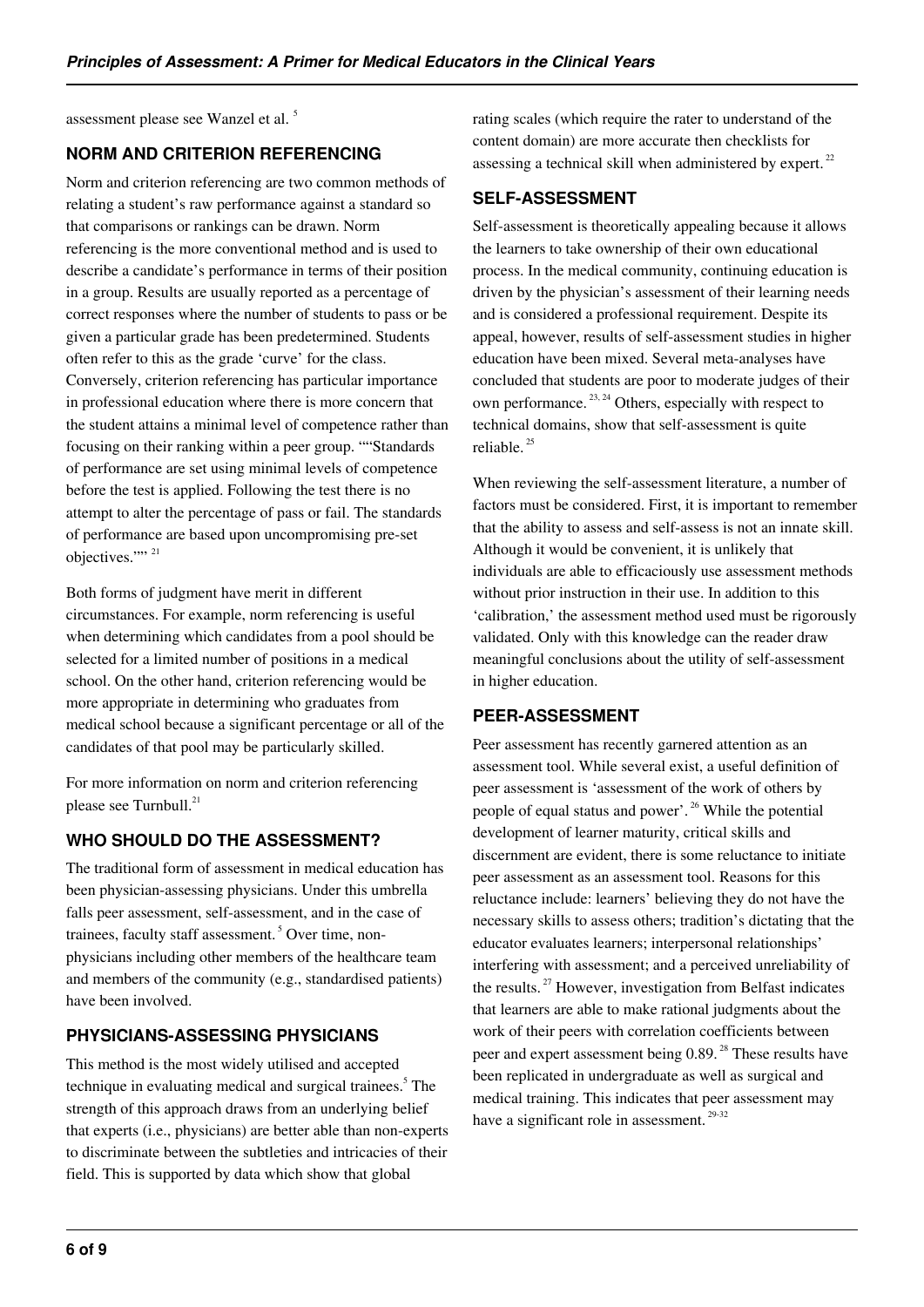#### **NON-PHYSICIANS ASSESSING PHYSICIANS**

Despite its intrinsic appeal, there are limitations to using content experts to examine. These include added expense, scheduling conflicts, and retention of experienced examiners due to changing interest and burnout. To address this, nonphysicians have been increasingly utilised in assessment. As outlined by Wanzel, non-physicians have been utilised in both ward and OSCE settings in a cost effective and reliable manner after sufficient training.<sup>5</sup> However, these settings rely predominantly on checklist ratings that may be inferior to global rating scales in the hands of experts. $^{22}$ 

# **WHEN SHOULD THE ASSESSMENT OCCUR?**

Assessment can occur at any one, or all of three points during a course. It can occur at the beginning of a course (the pretest), during or throughout the course (continuous assessment), or at the end of the course (end of course assessment).<sup>4</sup>

The pretest is useful since it may indicate whether students have the necessary requisite knowledge to study the course, or it may indicate what those aspects of the course students have already grasped. Continuous assessment is useful because it allows a learners progress through a course to be monitored so that remediation may be taken if necessary. End of course evaluation affords measurement of the degree to which overall curriculum objectives have been met.

#### **CONCLUSION**

Assessment in medical education is a multi-faceted and dynamic process. While outwardly complex, sound appraisal is centered on basic principles that allow accurate, efficient and meaningful determinations of mastery. With this knowledge, physicians should feel confident in their ability to participate in trainee assessment, peer assessment, or selfassessment regardless of practice type, specialty, or intervals between assessing.

#### **References**

1. Epstein RM: Assessment in medical education. N Engl J Med; 2007; 356(4): 387-96.

2. Brown: Trends in Assessment. In: Harden R Hart IR MH, ed. Approaches to the Assessment of Clinical Competence Part 1. Dundee: Center for Medical Education; 1992.

3. Broadfoot: Editorial. Assessment in Education; 1994; 1: 3-10.

4. Harden R: How to Assess Students: An Overview.

Medical Teacher; 1979; 1(2): 65-70.

5. Wanzel KR, Ward M, Reznick R: Teaching the surgical craft: From selection to certification. Current Problems in Surgery; 2002; 39(6): 573-659.

6. Turnbull J, Gray J, MacFadyen J: Improving in-training evaluation programs. Journal General Internal Medcine;

1998; 13(5): 317-23. 7. Brown S, Race, P and Smith, B: 500 Tips on Assessment. London: Kogan Page; 1996. 8. Assessing Learning in Australian Universities. Centre for the Study of Higher Education, The University of Melbourne, 2002. (Accessed March 9, 2010) 9. Harden R: How to... Assess Clinical Competence- An Overview. Medical Teacher; 1979; 1(6): 289-96. 10. Gallagher AG, Ritter EM, Satava RM: Fundamental principles of validation, and reliability: rigorous science for the assessment of surgical education and training. Surgical Endoscopy; 2003; 17(10): 1525-9. 11. Downing SM: Validity: on meaningful interpretation of assessment data. Med Educ; 2003; 37(9): 830-7. 12. Phillips S: Legal issues in performance assessment. West's Education Law Quarterly; 1993; 2(2): 329-58. 13. Frank JE: The CanMEDS 2005 physician competency framework. Better standards. 14. Better care. Ottawa: The Royal College of Physicians and Surgeons of Canada; 2005. 15. Hunt D: Functional and dysfunctional characteristics of the prevailing model of clinical evaluation systems in North American medical schools. Academic Medicine; 1992; 67(4): 254-9. 16. Miller: The assessment of clinical skills/competence/performance. Academic Medicine; 1990; 65 (Supplement): S63-S7. 17. MacRae H, Regher G, et. al.: A new assessment tool for senior surgical residents: the patient assessment and management examination. Surgery; 1997; 122: 335-43. 18. Martin R, Reznick, et al.: An objective structured assessment of technical skills (OSATS) for surgical residents. The British Journal of Surgery; 1997; 84: 273-8. 19. Rethans JJ, Norcini JJ, Baron-Maldonado M, et al.: The relationship between competence and performance: implications for assessing practice performance. Medical Education; 2002; 36(10): 901-9. 20. Assessing Learning in Australian Universities. Centre for the Study of Higher Education, The University of Melbourne, 2002. (Accessed March 9, 2010) 21. Gipps. Quality in Teacher Assessment. In: Harlen, ed. Enhancing Quality in Assessment: British Educational Research Association; 1994. 22. Turnbull J: What is... Normative Versus Criterion-Referenced Assessment. Medical Teacher; 1989; 11(2): 145-50. 23. Regehr G MH, Reznick RK, Szalay D: Comparing the Psychometric properties of checklists and global rating scales for assessing performance on an OSCE-format examination. Academic Medicine; 1998; 73: 993-7. 24. Falchikov B: Student self-assessment in higher education: a meta-analysis Review of Educational Research. 1989; 70: 395-430. 25. Gordon: A review of the validity and accuracy of selfassessments in health professions training. Academic Medicine; 1991; 66: 762-9. 26. Mandel LS, Goff BA, Lentz GM: Self-assessment of resident surgical skills: is it feasible? American Journal of Obstetrics and Gynecology; 2005; 193(5): 1817-22. 27. Brown, Bull, Pendlebury: Assessing student learning in higher education. Routledge, London; 1997. 28. Habeshaw G, Habeshaw: 53 Interesting Ways to Assess Your Students (3rd edition). Melksham, U.K.: Cromwell Press; 1993.

29. Stefani: Peer, Self and Tutor Assessment: relative reliabilities. Studies in Higher Education; 1994; 19(1): 69-75.

30. Morton JB, Macbeth WA: Correlations between staff,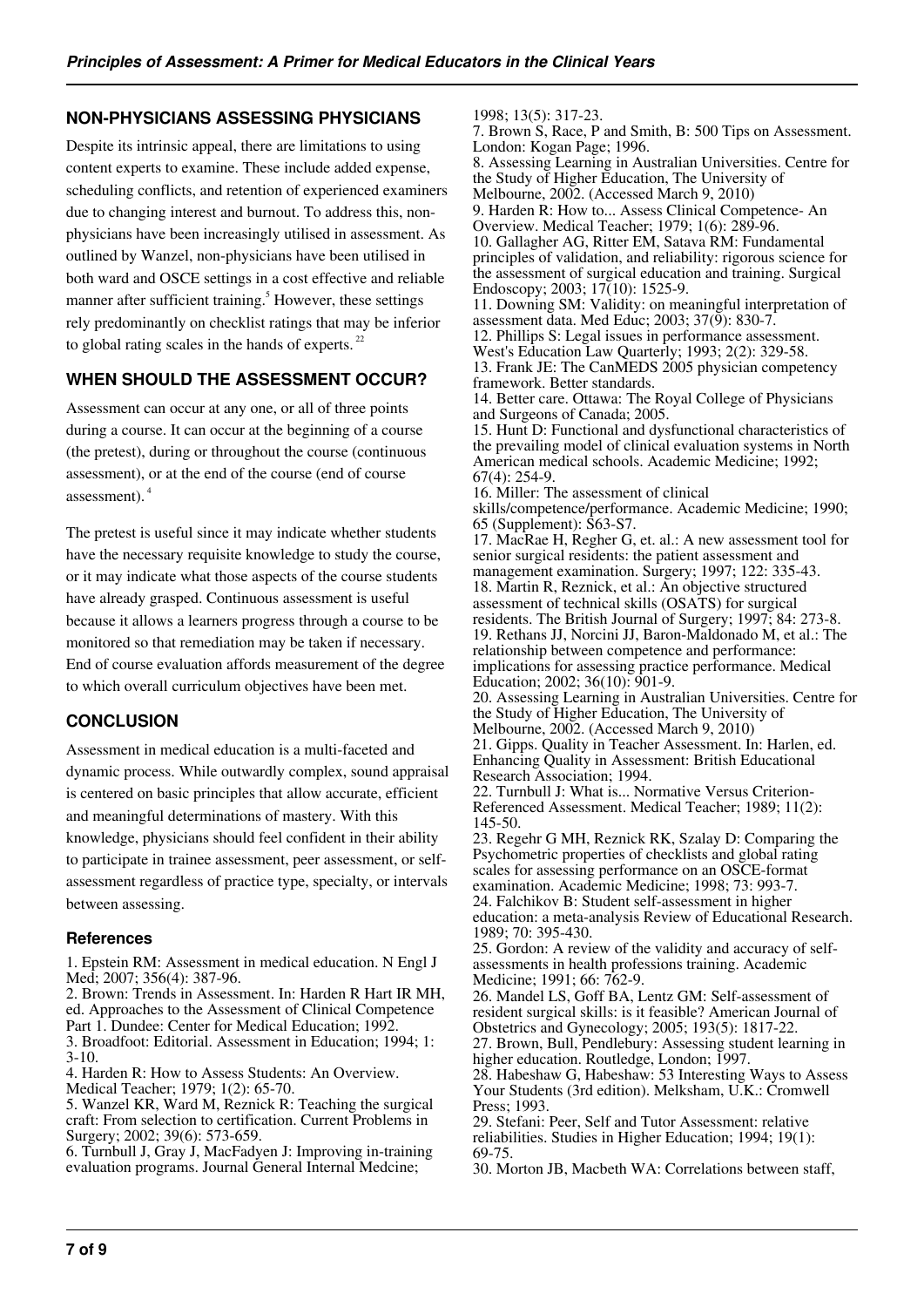peer and self assessments of fourth-year students in surgery. Medical Education; 1977; 11(3): 167-70. 31. Linn BS, Arostegui M, Zeppa R: Peer and self assessment in undergraduate surgery. The Journal of Surgical Research; 1976; 21(6): 453-6.

32. Martin, Hodges, McNaughton: Using videotaped benchmarks to improve the self-assessment ability of family practice residents. Academic Medicine; 1998; 73: 1201-6. 33. Risucci DA, Tortolani AJ, Ward RJ: Ratings of surgical residents by self, supervisors and peers. Surgery, gynecology & obstetrics; 1989; 169(6): 519-26.